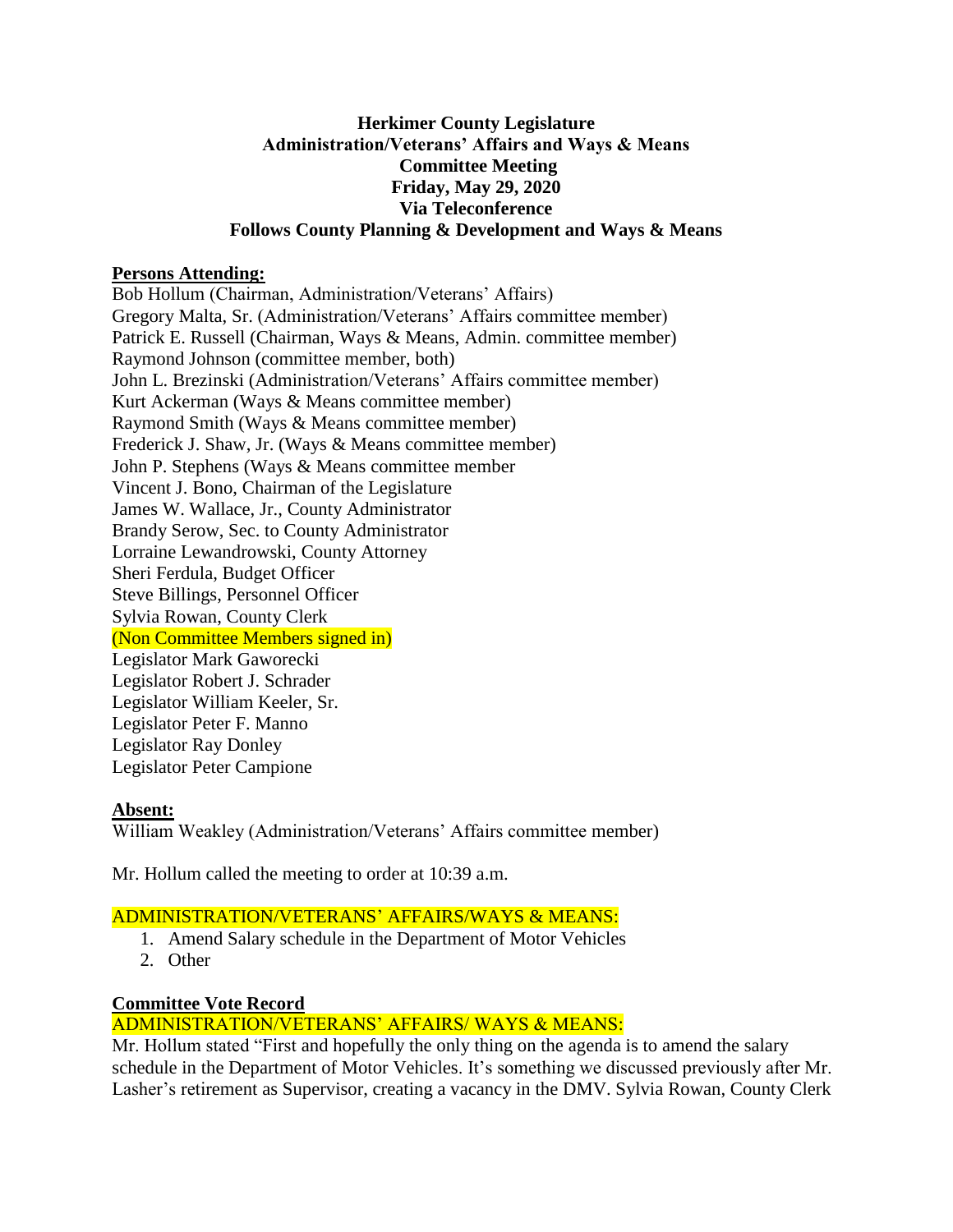is requesting the creation of a new position in the Department of Motor Vehicles at an annual base salary of \$37,230. Mr. Lasher was at \$39,028 when he retired plus this would be an appointed position. Mrs. Rowan, are you on? Is there anything you would like to add to that?"

Sylvia Rowan stated "I am. I think the creation of this position is well merited because it would allow better operations for not only for the County Clerk's Office but for the County."

Mr. Hollum asked if there was any discussion.

Mr. Russell asked "How, is the question? It would be nice to know. I believe I know how but it might be good for everybody else to know."

Sylvia Rowan stated "As it is now the supervisor position is in the same union as the person that supervises their staff people. This position would not be in the union. It would be totally separate. They would be similar to the Deputy County Clerk position and the responsibilities, the duties I have been working through the state DMV to create more descriptive responsibilities for the position that don't exist now."

Mr. Johnson asked "Mr. Billings, is this a go or are we going to be in court?"

Steve Billings stated "It's a go unless the union files a petition with PERB to say the position should be in the union. We are going to go with it as a go and we'll see."

Mr. Johnson stated "In your opinion if it went to court would we lose."

Steve Billings stated "Not necessarily, but this is New York State and there is that potential."

Mr. Gaworecki asked "Mr. Billings has anyone checked with the union to see if they are against it?"

Steve Billings responded "They are aware of it but they haven't told me whether or not they are going to file a complaint or not. We are going to go with it."

Sylvia Rowan stated "I believe each of the Legislators and yourself received other counties so it's not unique to just Herkimer County that has created this position."

Mr. Hollum stated "Yes I believe they all have received that."

Sylvia Rowan stated "Columbia, Schoharie, Jefferson, Schuyler, Warren, Oswego, Madison, Saratoga, Montgomery, Otsego, Putnam. They've all had this same issue that I've had."

Mr. Johnson stated "I'll make a motion on both committees that the starting salary goes to what we started Krystal Carbone at \$32,500, not the \$37,230. The same salary we started Krystal on and revisit it in the following year."

Mr. Hollum asked "So revisit the same thing as what?"